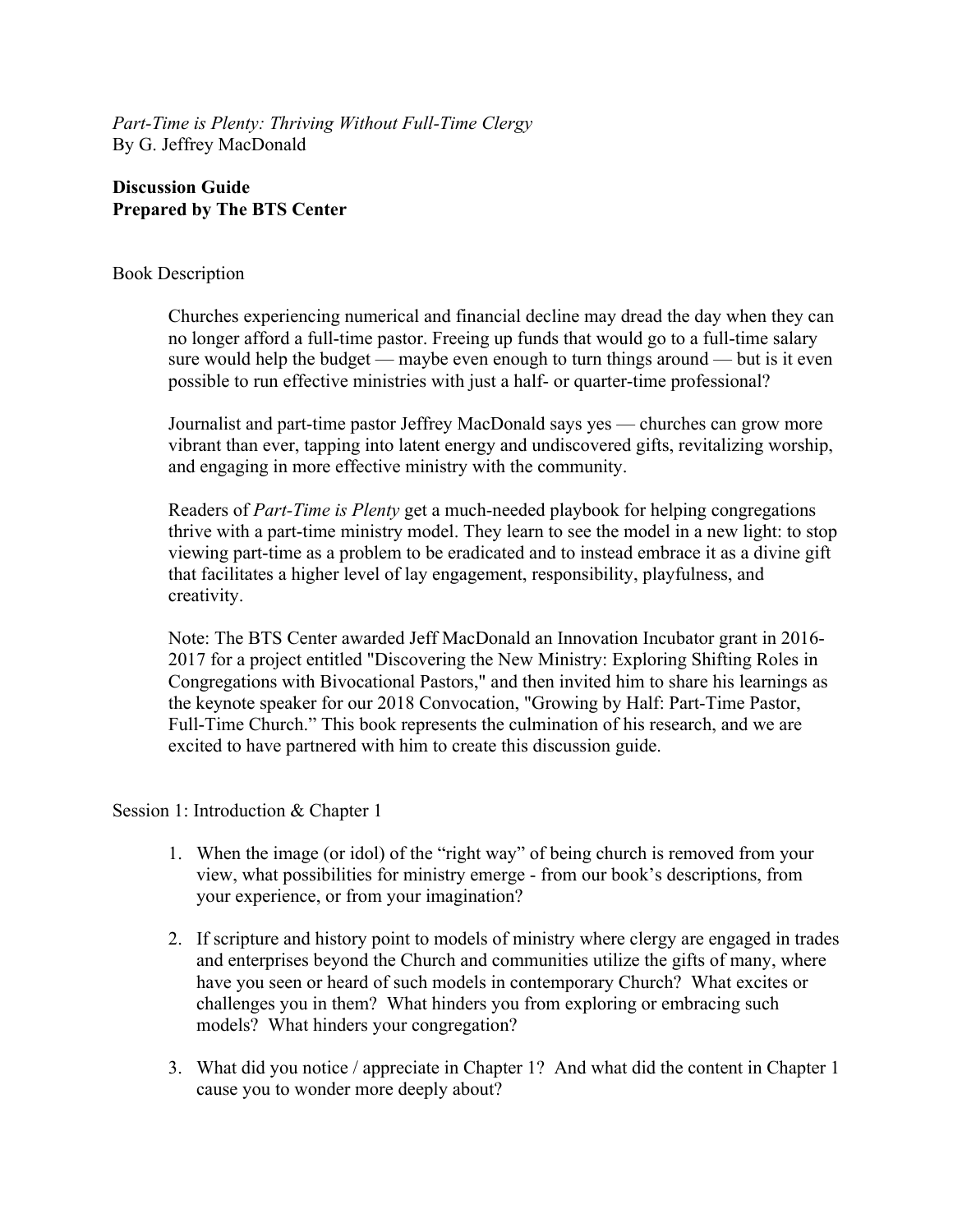# Session 2: Chapters 2 & 3

- 1. At the end of chapter 2 it says, "'We are a community of practitioners, not consumers.' As laypeople learn to value and seize that all-important difference, congregations with part-time clergy will make the most of what they have to offer – and what they delight in giving." Share a story of a time when you delighted in a volunteer task. What made it so life-giving for you? What implications might that hold for identifying, equipping, and nurturing a congregation's lay leaders?
- 2. Consider the three ministry models presented in Chapter 3: pastor as equipper, pastor as ambassador, and pastor as multi-staff team member. In what ways do you think identifying and working to implement a particular model might be helpful? Which model resonates most strongly for you personally?
- 3. What did you notice / appreciate in Chapters 2 & 3? And what did the content in Chapters 2 & 3 cause you to wonder more deeply about?

Session 3: Discerning Gifts with the Author

Prior to this session, learn more about G. Jeffrey MacDonald's 3 proposed ministry models, by reading this article published by Leadership Education at Duke Divinity: https://faithandleadership.com/move-part-time-clergy-sparks-innovation-congregations.

Then consider these questions, prepared by G. Jeffrey MacDonald, as you discern your congregation's gifts and assets:

1. Does your congregation have a team of laypeople who are prepared to share several of the pastoral responsibilities? Is your pastor eager to engage more in the community through networking or mission outreach? Are church growth and mission enhancement among your church's targeted goals?

If you answered yes to all three, then your church is a good candidate for the ambassador model. Also consider these questions:

2. Would some of your laypeople carry some pastoral responsibilities if they were trained to do so? Could the pastor provide some of that training by encouraging their gifts and teaching them what he/she knows about the craft? Would outside training fill the gaps, such as via courses, individual coaching or working as a group with a consultant?

If you answered yes to all or most of these, then your church might do well with the pastor as equipper model.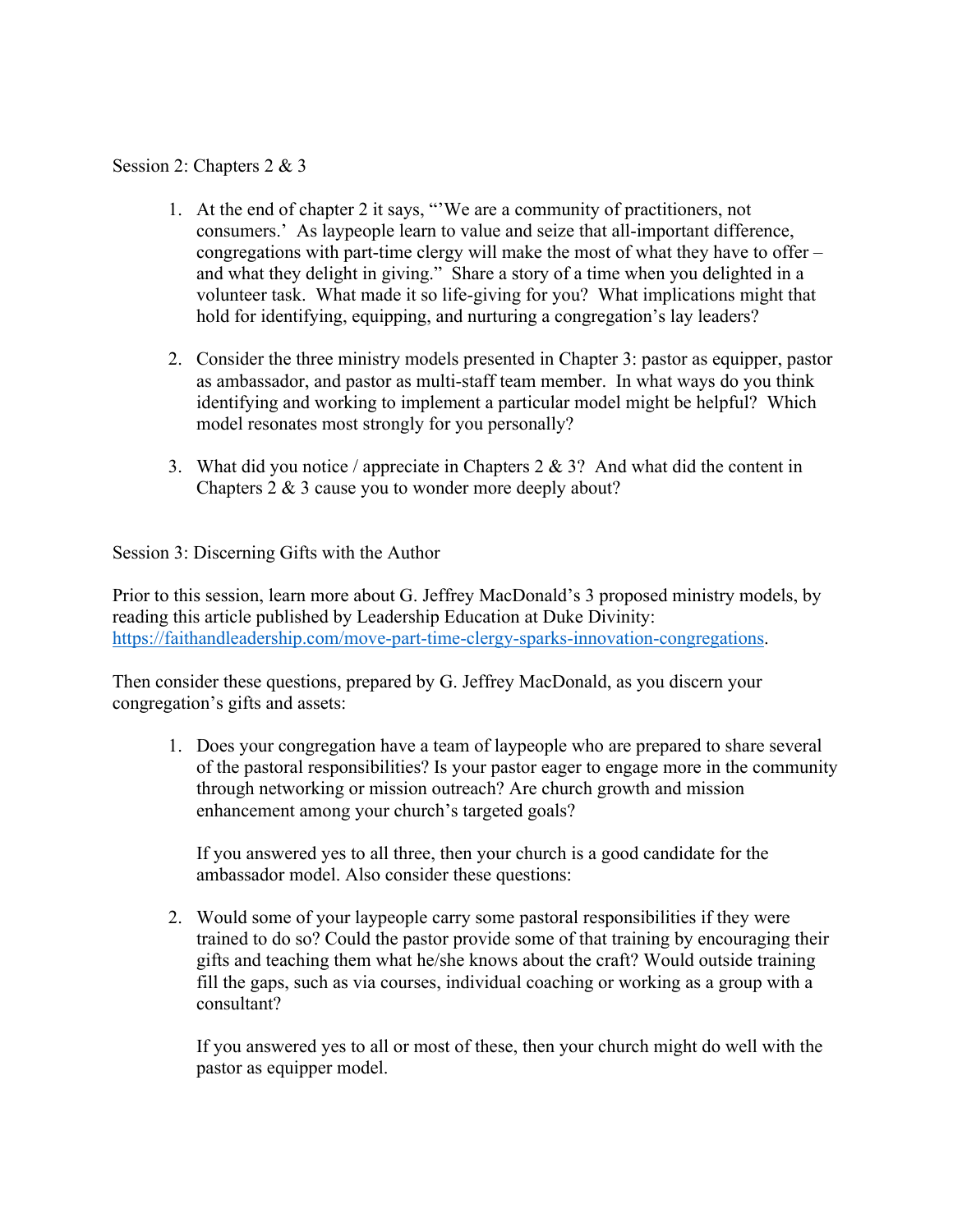3. Is your church unable to imagine freeing up even a handful of laypeople to share ministry responsibilities with your pastor? Are your people willing to be challenged and supported by more than one specialized professional pastor? Are you in a region where it's realistic to employ more than one part-time ministry specialist?

If you answered yes to these, then the part-time pastor as multi-staff team member model might be the right fit.

"Whichever model you choose, know that it's adaptable and combinable with others to suit your context. Be clear about who will be responsible for what and how the sought-after marks of vitality will be measured. Keep praying and discerning. Make adjustments as needed and rejoice in the new thing God is doing among you." • G. Jeffrey MacDonald

Session 4: Chapters 4 & 5

- 1. Chapter 4 talks about a number of ways national and regional denominational bodies have the power to support and encourage congregations with part-time clergy – by spotlighting models to follow, creating frameworks for networking and learning, equipping and coaching leaders, and more. Where have you seen something along these lines done well? Where could you imagine denominational bodies making a real difference?
- 2. Reflecting on Chapter 5, and considering each of your particular contexts and roles as it relates to part-time ministry, what is something that you've been taught that has been helpful to you? What is something you would like to learn? And what would it look like for seminaries, denominations, and/or other institutions to offer such opportunities for learning, training and/or credentialing?
- 3. Both Chapter 4 and 5 reference the possibility of stipends for lay leaders. "It's worth considering that if pastoral duties are to be distributed more equitably, then compensation perhaps ought no longer be reserved only for the ordained" (page 109). Have you seen this done effectively? What are your thoughts on this possibility?
- 4. What did you notice / appreciate in Chapters  $4 \& 5$ ? And what did the content in Chapters 4 & 5 cause you to wonder more deeply about?

## Session 5: Chapter 6

1. Chapter 6 suggests a number of possibilities for congregations to boost their energy and 'buzz' in their community through partnerships – from hosting art shows to teaming up with a local health clinic. What ideas do you have for potential life-giving partnerships?